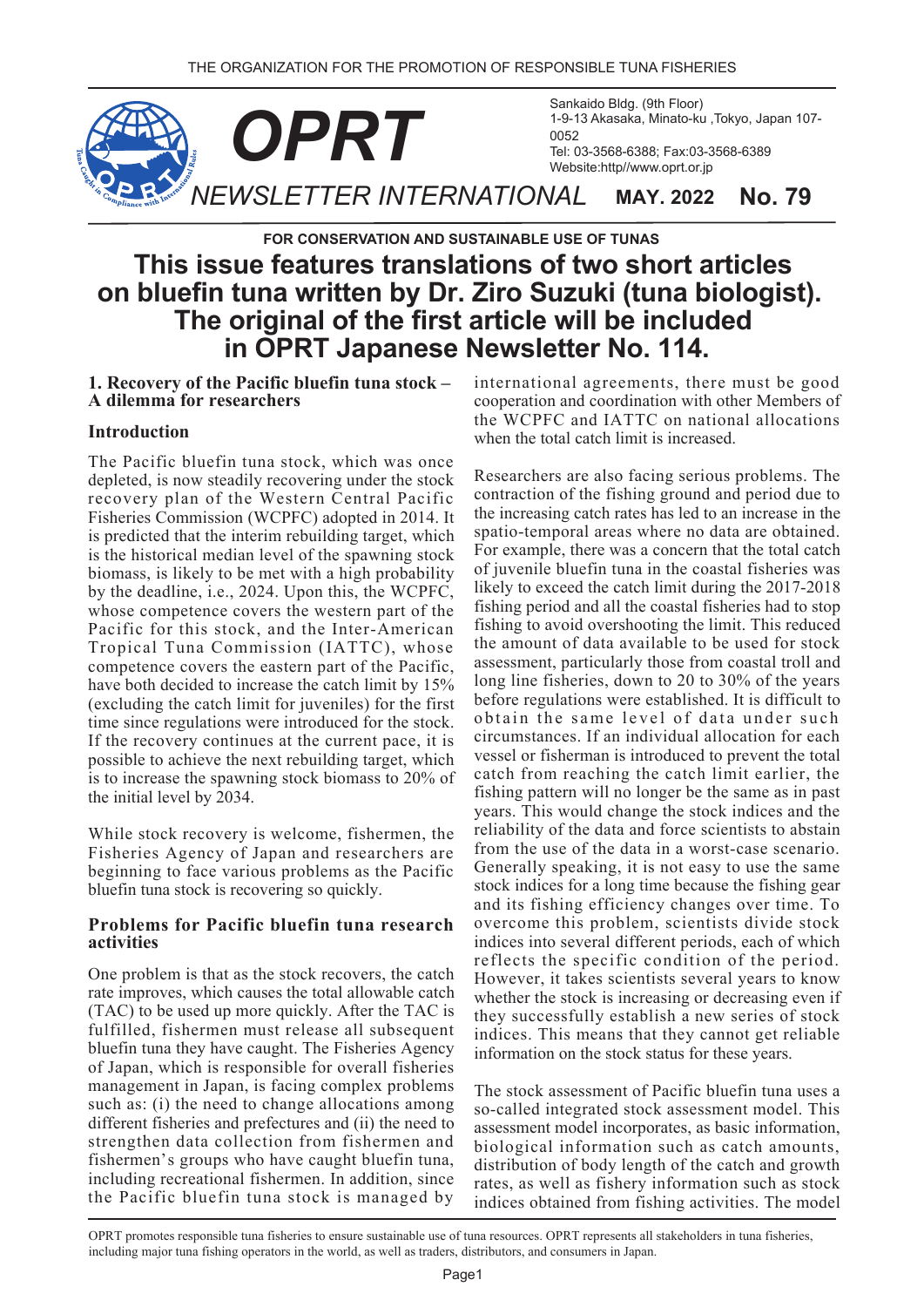then estimates the variation of the stock over time so as to minimize inconsistency among those pieces of information. The more reliable the basic information is, the more reliable the estimate becomes. If, on the other hand, the information is unreliable, the estimate will be unreliable. Among the various kinds of basic information, the biggest concern would be quantitative and qualitative changes in stock indices. The stock indices are the key element in deciding the stock trend in the assessment model. In the case of Pacific bluefin tuna, stock indices obtained from Japanese fisheries have been used for estimating recruitment levels and the spawning stock biomass. Due to the reasons explained above, scientists cannot make the estimates with confidence. In addition, there seems to be a certain amount of released catch, which is not negligible, but there is no record and it is not clear how many fish survive after being released. Not so much is known about catches made by recreational fisheries. These circumstances lower the reliability of other important data such as amount of catch and length distribution. Because, unlike southern bluefin tuna, this stock has no fishery-independent indices, this problem becomes more serious. Thus, there is a dilemma in that, while the stock recovers, the stock indices used for the stock assessment deteriorate, making the assessment less reliable.

#### **Possible solutions for this dilemma**

What should we do to overcome this dilemma and maintain the reliability of the stock assessment? The following are possible measures:

(1) There seems to be dead discards of bluefin tuna. Reporting of dead discards should be strictly implemented.

(2) The amount of live releases of bluefin tuna as well as how fish were released should be reported.

(3) The allocation for those fisheries whose data are used to calculate stock indices, i.e., long line and troll fisheries, should be increased so that they can operate fishing in the main fishing grounds during the main fishing seasons.

(4) Several fishing vessels should be selected as monitoring vessels and given enough allocation so that they can conduct research fishing aimed at collecting data for calculating stock indices free from the effects of fishery management.

Regarding (4) above, it seems that a new initiative has been started, using troll vessels as monitoring vessels to obtain new stock indices. These monitoring vessels use an allocation for research purposes that Japan sets aside. The long line fishery whose catch data have been used for calculating indices for the spawning stock biomass is facing a rapid contraction of its fishing season. It is strongly hoped that a separate research allocation is set for this fishery, like in the case of the troll fishery, so that monitoring vessels can collect data for

calculating stock indices. The releases of fish should be recorded in all the fisheries, including recreational fisheries. Dispatching observers at fishing grounds, inspection of landing and monitoring of fishing vessels will increase the reliability of the data from fishermen. These activities cannot be implemented by the efforts of the Fisheries Agency of Japan alone. There must be more mutual understanding among all stakeholders involved in bluefin tuna fisheries such as fishermen, buyers, and researchers with the aim of reestablishing how these fisheries and fishery management should be in future. It is suggested that an action plan with a clear timeline be established to resolve each problem.

### **Conclusion**

Different from the Atlantic bluefin tuna fisheries and the southern bluefin tuna fisheries, the Pacific bluefin tuna fisheries catch not only bluefin tuna but also many other species. Pacific bluefin tuna could be often considered bycatch in terms of the catch volume relative to those of other species. It is understandable that management of the Pacific bluefin tuna fisheries is very difficult as there are many types of fisheries, each of which has a distinct fishing operation style. It is commendable that despite these difficulties, continuous efforts over many years have resulted in the recovery trend of the stock. It should be noted, however, that there are still many problems and those involved in the fisheries should not rejoice too exuberantly over the recovery. The situation may be similar to other fisheries in Japan. The measures taken to manage the Pacific bluefin tuna fisheries are also required for other fisheries if Japan wants to manage fishery resources in a sustainable manner based on scientific evidence. The management of the Pacific bluefin tuna fisheries would be a test case for Japan' s fishery management.

#### **2. Where do bluefin tuna caught in the Indian Ocean come from?**

There have been a limited number of cases in which bluefin tuna stray into the Indian Ocean, but scientists say that they are not commonly distributed there. However, a recently published article explains that a series of catch reports of bluefin tuna in the Indian Ocean have been made (Antonio Di Natale et al., "UNUSUAL PRESENCE OF BLUEFIN TUNA IN THE GULF OF ADEN AND IN THE INDIAN OCEAN," 8th Working Party on Temperate Tunas (WPTMT), 13-15 April 2022, IOTC-2022-WPTmT08DP). It is not clear whether such repeated reports of catches of bluefin tuna are the result of advances in research technology or whether they have merely not been reported until now even though there were catches in the past. The author is very much interested to know whether such